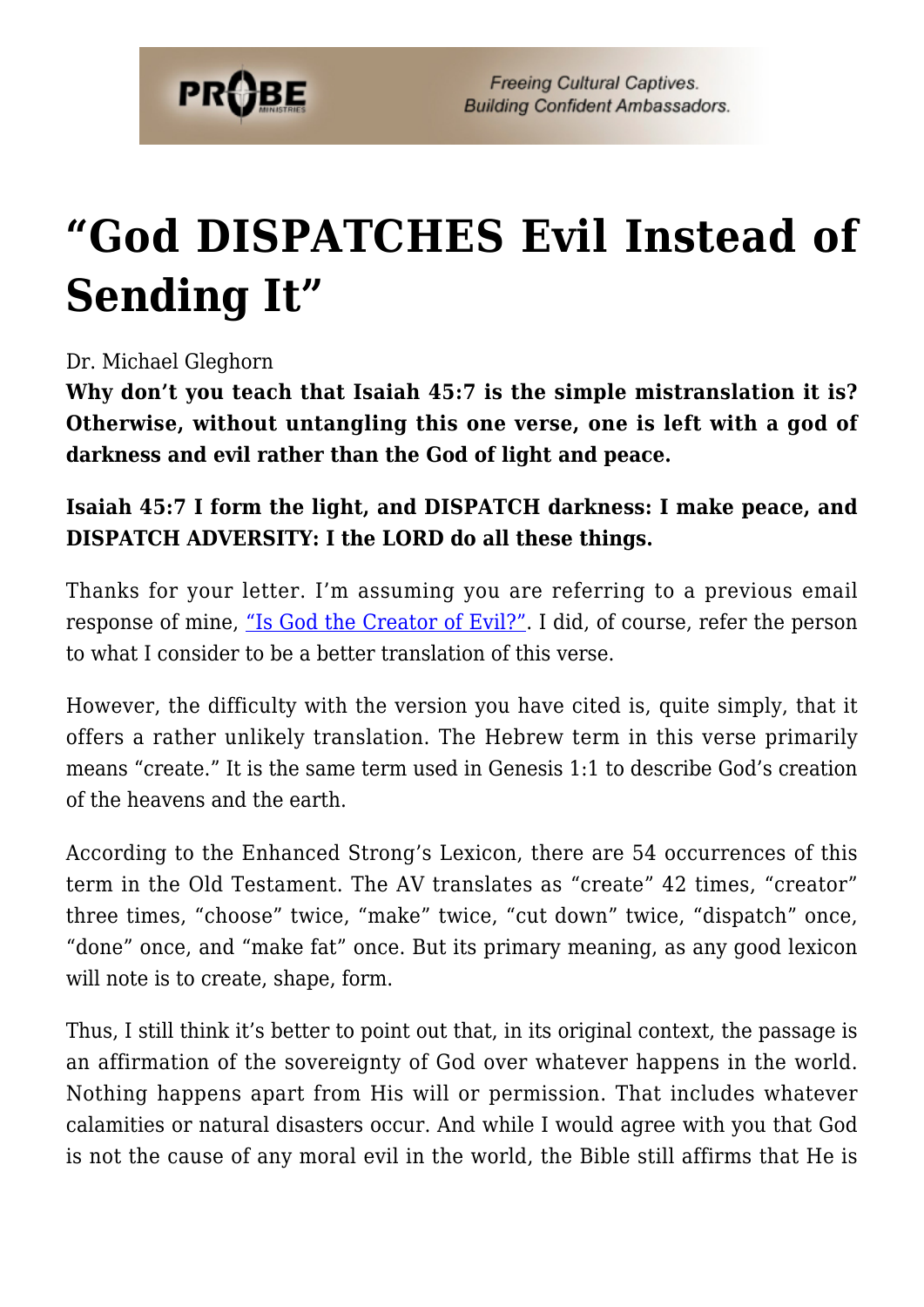

**Freeing Cultural Captives. Building Confident Ambassadors.** 

sovereign over whatever moral evil occurs. So you can prefer the version you cite if you want, but it takes a minority view on how this passage should be translated (as a simple comparison of different versions will quickly reveal).

Shalom in Him,

Michael Gleghorn

© 2008 Probe Ministries

## **["Where Do Historians Refer to the](https://probe.org/where-do-historians-refer-to-the-earths-darkness-during-the-crucifixion/) [Earth's Darkness During the](https://probe.org/where-do-historians-refer-to-the-earths-darkness-during-the-crucifixion/) [Crucifixion?"](https://probe.org/where-do-historians-refer-to-the-earths-darkness-during-the-crucifixion/)**

## Dr. Michael Gleghorn

**I need some help finding where historians refer to the fact that the sky got totally dark and the stars came out when Jesus was crucified. I remember reading something from Julius Africanus, I think it was, who mentioned this fact, but now that I am looking for it I can't find it. Didn't Tacitus refer to Julius' comment also?**

The historian Thallus, in A.D. 52, wrote a history of the eastern Mediterranean since the Trojan War. Although his work is lost, it was quoted by Julius Africanus in about A.D. 221. This is mentioned by Gary Habermas in his 1996 book, *The*